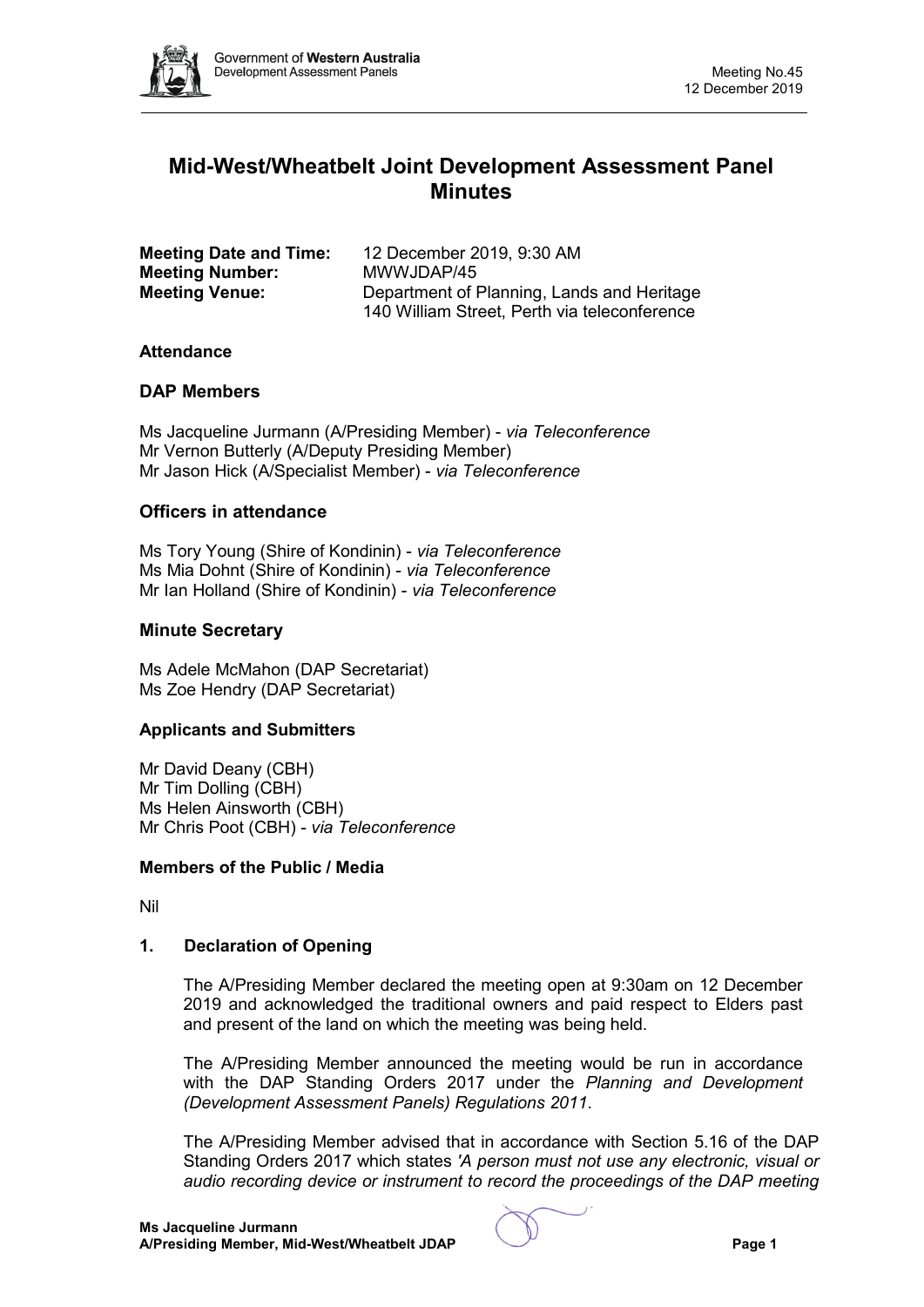

*unless the A/Presiding Member has given permission to do so.',* the meeting would not be recorded.

# **2. Apologies**

Mr Paul Kotsoglo (Presiding Member) Mr Andrew Mack (Specialist Member) Cr Allen Smoker (Local Government Member)

# **3. Members on Leave of Absence**

Nil

# **4. Noting of Minutes**

DAP members noted that signed minutes of previous meetings are available on the [DAP website.](https://www.dplh.wa.gov.au/about/development-assessment-panels/daps-agendas-and-minutes)

#### **5. Declaration of Due Consideration**

All members declared that they had duly considered the documents.

#### **6. Disclosure of Interests**

DAP Member, Mr Paul Kotsoglo, declared a direct pecuniary interest in item 8.1. CBH is a client of Planning Solutions.

In accordance with section 6.2 and 6.3 of the DAP Standing Orders 2017, the Deputy Presiding Member determined that the member listed above, who had disclosed a direct pecuniary interest, was not permitted to participate in the discussion and voting on the item.

# **7. Deputations and Presentations**

- **7.1** Mr David Deany, Mr Tim Dolling and Ms Helen Ainsworth (CBH) responded to questions from the panel.
- **7.2** Ms Tory Young addressed the DAP in relation to the application at Item 8.1 and responded to questions from the panel.

# **8. Form 1 – Responsible Authority Reports – DAP Application**

| 8.1 | <b>Property Location:</b> | Lot 201 & 178 Marshall Street, Hyden and Part Lot<br>202 Aylmore Road, Hyden |
|-----|---------------------------|------------------------------------------------------------------------------|
|     | Development Description:  | Improve truck marshalling & weighing, access to,                             |
|     |                           | additional grain receival & storage facilities                               |
|     | Applicant:                | <b>Cooperative Bulk Handling Limited</b>                                     |
|     | Owner:                    | Cooperative Bulk Handling Limited, Public Transport                          |
|     |                           | Authority, Vernon Stanley Brown                                              |
|     | Responsible Authority:    | Shire of Kondinin                                                            |
|     | DAP File No:              | DAP/19/01672                                                                 |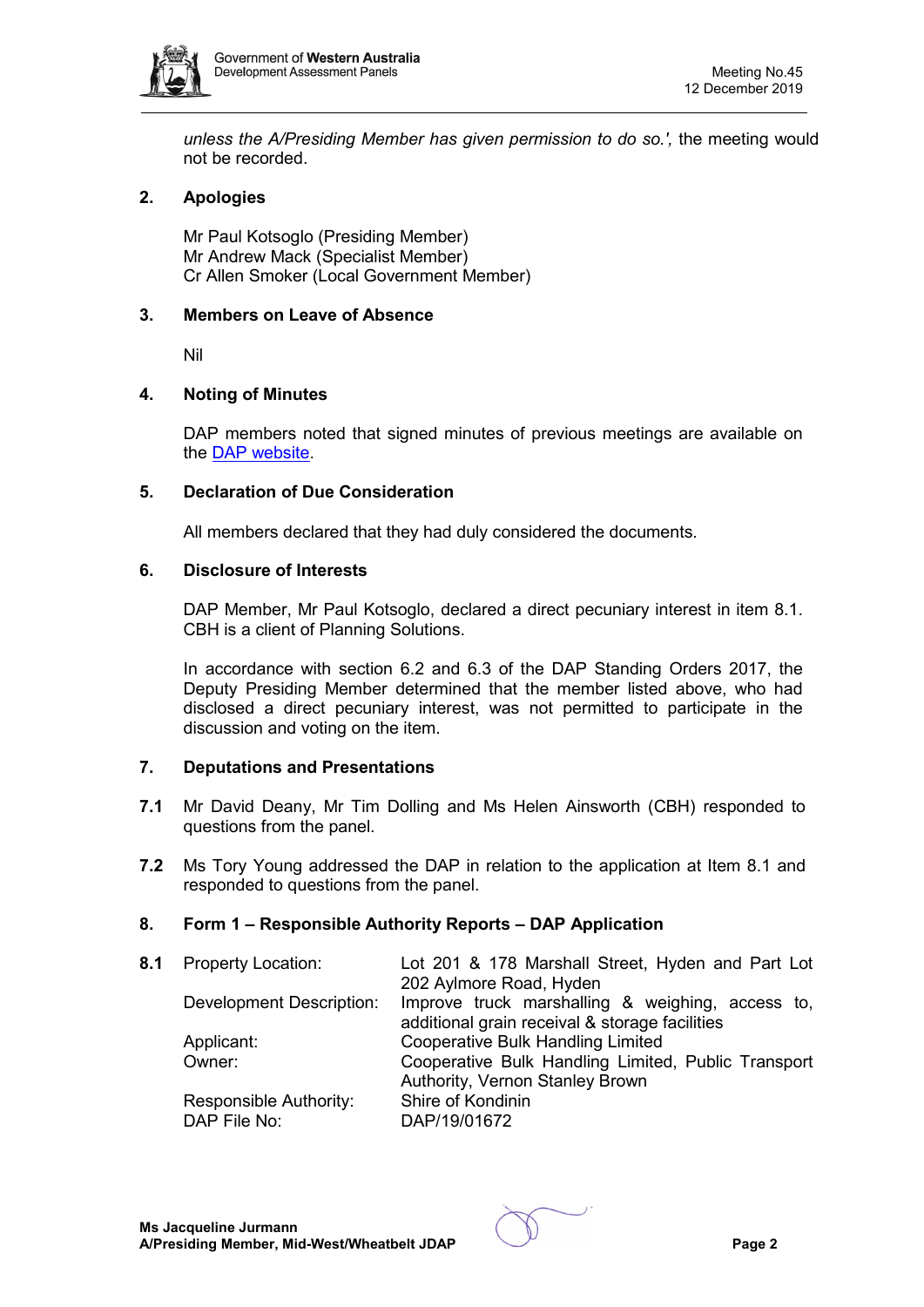

# **REPORT RECOMMENDATION**

**Moved by:** Mr Vernon Butterly **Seconded by:** Mr Jason Hick

*With the approval of the mover and seconder the preamble was amended to include a detailed list of plans to be approved and Condition 9 to read as follows;*

*A 1:20 taper of the edge of the bitumen onto the Brookton Highway seal is to be installed at the westbound approach to the CBH entry only driveway and the overhanging vegetation to be lopped back to a minimum of 4m from the seal edge at the applicant's cost prior to operation of the proposed new development on-site; and*

**REASON:** To provide clarity on the plans and supporting documents being approved and the requirements of the condition.

That the Mid-West Wheatbelt JDAP resolves to:

1. **Approve** DAP Application reference DAP/19/01672 and accompanying plans as outlined below;

Plans

- Title: Hyden Pre-Feasibility Study M/S/W upgrades Conceptual Layout No.1; Drawing No. 571-ENG-CI-DCO-0009 (stamp dated 18th November 2019)
- Title: Hyden Pre-Feasibility Study Additional 136,000 Storage & Site Upgrades Conceptual Layout No.6; Drawing No. 571-ENG-CI-DCO-0007 (stamp dated  $18<sup>th</sup>$  November 2019)

**Drawings** 

- Title: Typical Drawing Belt Conveyor 900W Belt CLS 300M OBH 9.7, V-Pit Elevator C/W Head Drive General Arrangement; Drawing No. 5000-ENG-ME-STD-0006 (stamp dated 3<sup>rd</sup> October 2019)
- Title: Typical Drawing Belt Conveyor 900W Belt CLS 300M OBH 400 Auger E-Pit C/W Head Drive General Arrangement; Drawing No. 5000-ENG-ME-STD-0002 (stamp dated 3<sup>rd</sup> October 2019)
- Title: Weighbridge Australian Steel Hut Layout General Arrangement; Drawing No. S-020-A0050 (stamp dated 3rd October 2019)
- Title: Weighbridge Australian Steel 36m Assembled Weighbridge General Arrangement; Drawing No. S-020-A0000 (stamp dated 3rd October 2019)
- Title: 1.8 Open Bulkhead Bulkhead Accessway Opening General Arrangement; Drawing No. S119-ENG-ST-DGA-0001 (stamp dated 3rd October 2019)

Supporting Documents

- Traffic Impact Statement for CBH Hyden Grain Recevial Facility Expansion & Site Upgrade, Road West Engineering Group Pty Ltd (Issued on 15/11/2019 (R.2), Stamp dated 18<sup>th</sup> November 2019)
- Bushfire Management Plan, Greenstart Consulting (Issued on 15/11/2019 (R.3), Stamp dated 18<sup>th</sup> November 2019
- Stormwater Management Plan, McDowall Affleck Pty Ltd (Issued on 14/11/2019 (R.C), Stamp dated 18<sup>th</sup> November 2019.

in accordance with Clause 68 of Schedule 2, of the *Planning and Development (Local Planning Schemes) Regulations 2015* and the provisions of the Shire of

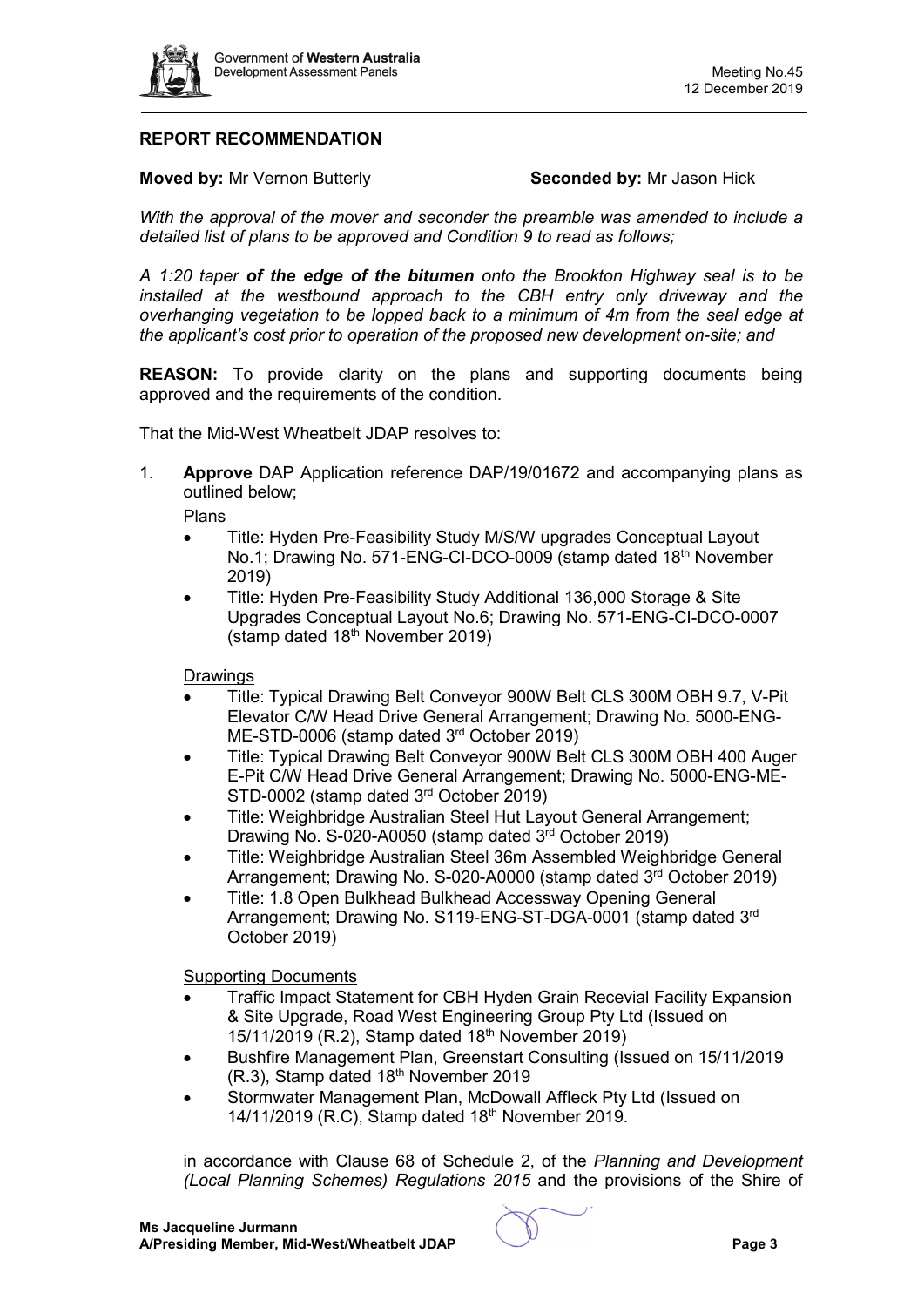

Kondinin Local Planning Scheme No.1, for the expansion and upgrade of existing grain handling and storage facilities at Hyden Grain Receival Site on Lots 31 and 178 Marshall Street, Hyden subject to the conditions stated below:

# **Conditions**

- 1. The proposed development shall be undertaken in accordance with the final revised information and plans submitted in support of the application subject to any modifications required as a consequence of any condition/s of this approval;
- 2. This decision constitutes planning approval only and is valid for a period of two (2) years from the date of approval. If the subject development is not substantially commenced within the two (2) year period, the approval shall lapse and be of no further effect;
- 3. Prior to any works being undertaken, and in consultation with and to the satisfaction of the Shire of Kondinin, the existing underground water pipe connecting the two (2) Shire public dams located on Lot 1 on DP 14141 and Lot 130 on DP 186278 respectively, shall be relocated to the perimeter of Lot 31;
- 4. Prior to any works being undertaken, and in consultation with the landowner of Lot 30, the existing fence line on the common boundary between former Lots 202 and 201 shall be removed and a new fence line installed around the perimeter of Lots 31 and 30;
- 5. The lots the subject of this approval shall be filled, stabilised, drained and/or graded as required to the satisfaction of the Shire of Kondinin to ensure that:
	- a) lots can accommodate their intended development and use;<br>b) the finished ground levels at the boundaries of the lot(s) the
	- the finished ground levels at the boundaries of the lot(s) the subject of this approval match or otherwise coordinate with the existing and/or proposed finished ground levels of the land abutting:
	- c) all stormwater generated from the proposed development that is captured in the drainage basin directly south of the (4) new bulkheads is re-directed to the new underground water pipeline as shown on the amended plans stamp dated  $18<sup>th</sup>$  November 2019, to enable the captured stormwater to be redistributed to the private dam located on the north-west corner of Lot 30 and the Shire of Kondinin public dams located at Lot 1 on DP 14141 and Lot 130 on DP 186278 to the west and east of the site respectively;
- 6. Engineering design drawings and associated capture and storage calculations for the proposed drainage basin are to be prepared with due consideration to the water tables and re-use potential of the captured water for stock and reticulation purposes, including options (if any) for managed overflow into adjacent landholdings, are to be submitted to the Shire of Kondinin for consideration and approval prior to any works being undertaken on the site;
- 7. The applicant/landowner shall continually monitor any dust generated by the works and use, approved by this application and implement suitable measures in accordance with any relevant Environmental Protection Authority and Department of Water and Environmental Regulation regulations, policies, guidance statements or guidelines to ensure any dust impacts are appropriately managed and controlled;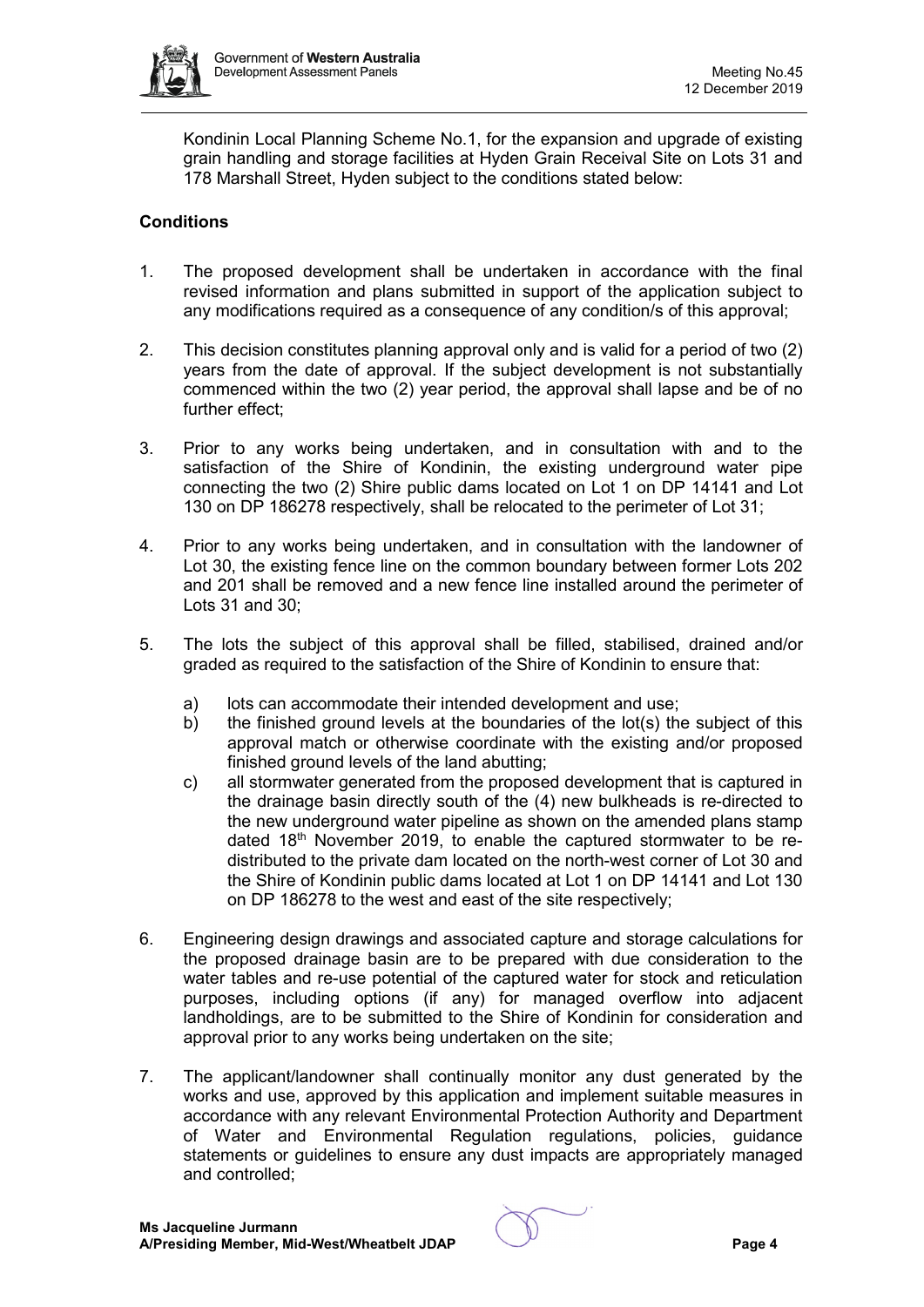

- 8. The applicant / landowner shall arrange the planting of a continuous double row of native shrubs endemic to the locality along the new southern boundary of Lot 31 to act as a buffer to the adjacent agriculture and residential land use on Lot 30;
- 9. A 1:20 taper of the edge of the bitumen onto the Brookton Highway seal is to be installed at the westbound approach to the CBH entry only driveway and the overhanging vegetation to be lopped back to a minimum of 4m from the seal edge at the applicant's cost prior to operation of the proposed new development onsite; and
- 10. The existing advance warning truck ahead signs on Brookton Highway for both the dedicated entry and exit driveways to be replaced with MR-WM-3/1 signs at the applicant's cost and approved by Main Roads WA prior to the operation of the proposed new development on site.

#### **Advice Notes**

- 1. This is a development approval only and not a building permit or an approval to commence or carry out development under any other law. It is the responsibility of the applicant/landowner to obtain any other necessary approvals, consents, permits and licenses required under any other law, and to commence and carry out development in accordance with all relevant laws;
- 2. The applicant/landowner is reminded of their obligation to ensure a clearing permit approval is obtained from the Department of Water and Environmental Regulation as may be required pursuant to the specific requirements of the *Environmental Protection Act 1986* and *Environmental Protection (Clearing of Native Vegetation) Regulations 2004* prior to the commencement of any proposed clearing works on Lot 31;
- 3. The applicant/landowner is reminded of their obligation to ensure compliance with the Shire of Kondinin Annual Firebreak Notice as this applies specifically to all rural land in the Shire to help guard against potential bushfire risk and cognisant of any other relevant recommendations of the amended Bushfire Management Plan stamp dated 18/11/2019 submitted as part of this development application;
- 4. The applicant / landowner is advised that the Shire of Kondinin supports the use of the local public road reserve that extends along the western boundary of the CBH Lot 31 if required to enable direct vehicle access between adjacent private Lot 2192 and the subject CBH Lot 31, subject to a written agreement formalising the arrangement between the respective owners of Lot 31 and Lot 2912;
- 5. The applicant / landowner is reminded of the advice received from Main Roads WA during the public advertising period that the existing Entry/Exit access road to the site off Brookton Highway 250m west of Meeking Crescent is a public rail crossing and therefore cannot be closed;
- 6. In accordance with the *Building Act 2011* and *Building Regulations 2012*, a building permit application must be submitted to and approved by the Shire of Kondinin prior to the commencement of any construction or earthworks on the land as may be required;